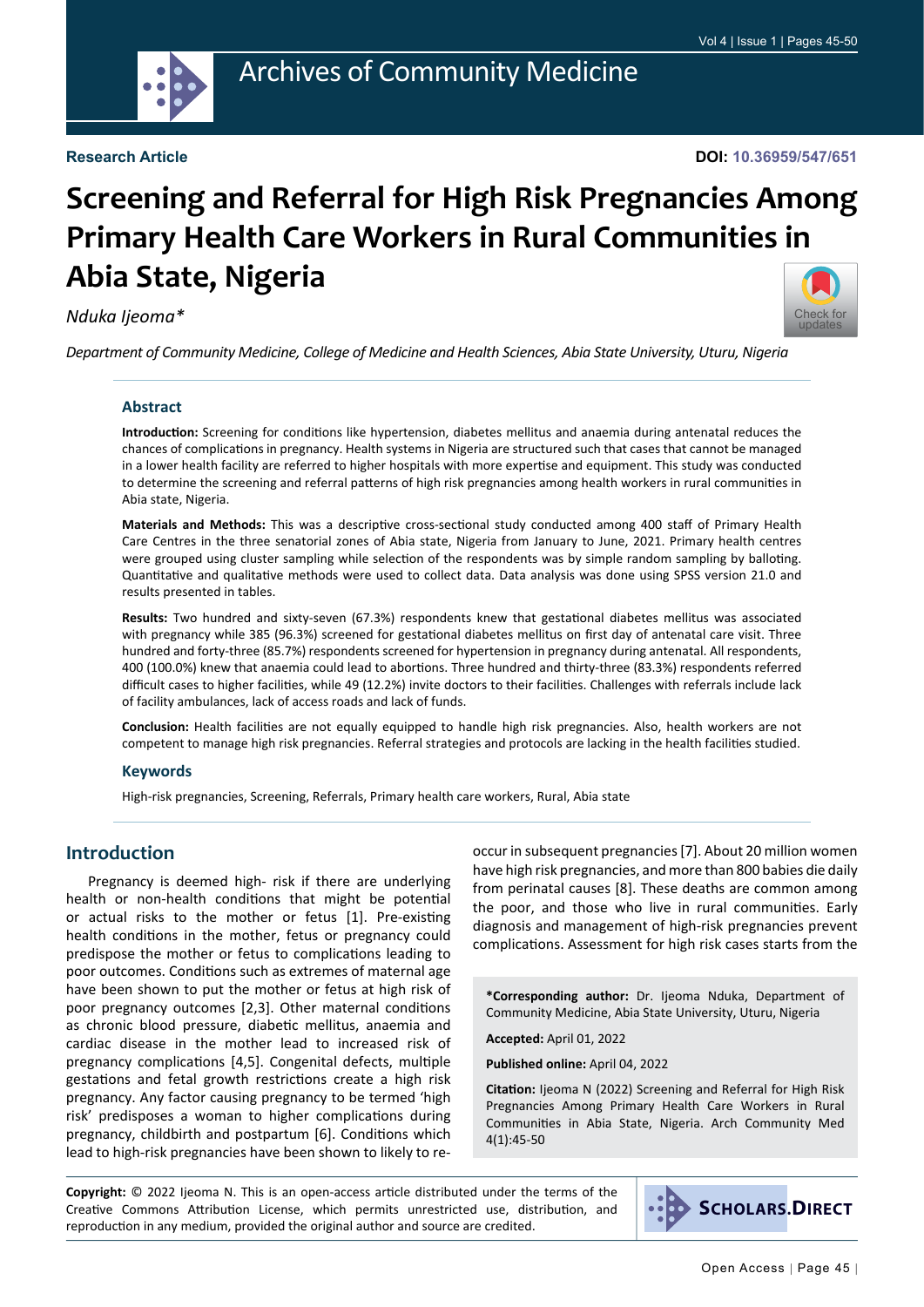first day of antenatal registration throughout the pregnancy. Positive pregnancy outcomes depend on the quality of antenatal care received [9]. The World Health Organisation [10,11] recommended guidelines for improving quality of antenatal care and early assessment for high-risk pregnancies and complications. These are guides for use by skilled health attendants at any level of health care. Effectiveness of these guidelines further depends on level of manpower, availability of equipment and drugs and capability of health worker in managing high-risk pregnancies. Limitations in providing care to women with high-risk pregnancies are prevalentin poor resource settings [12,13]. Health workers in facilities with limitations in managing pregnancy complications should refer to higher health facilities with capacity to deliver expert services to the woman.

Nigeria operates three levels of health care- primary, secondary and tertiary levels. Health service delivery are carried out at each level. The primary level is the first point of contact with the health system while the tertiary level assumes the highest level of care. Every state in Nigeria operates the three levels of health care. Primary health care services are closer to the rural communities. The three levels differ in the scope of service delivery, facilities and manpower. Whereas, the primary level of care delivers basic health services within the competencies of staff in each facility, the tertiary level handles more difficult and technical cases requiring higher expertise and equipment. The secondary level occupies a middle role between the primary and tertiary health care. In the design of the three-tiers of health care, these three are in continuous communication in patient care. The organisation of service delivery in Nigeria into three levels is intended to rationalise the delivery of health care by way of referral between these levels of health care for effective use of existing resources [14]. A referral system is a mechanism to enable comprehensive management of clients' health needs through resources beyond those available where they access care [15]. The referral system is based on the premise that while capacity for health service delivery needs to be rationalised for different levels of care, health services should not be determined by only the services available at the point of access, but rather by the full scope of care that the health system can provide without undue burden to the client either by way of long distance journey to access a higher level of care or undue financial burden. An effective referral chain, therefore provides the linkages needed across different levels of health care delivery system. These linkages ensure that a client's health needs can be addressed regardless of the level of the health system where the client physically accesses care. A well-defined referral system will improve the focus and quality of service networking of providers and facilities at the different levels of the health care to ensure continuity of care to clients that need services provided at higher levels of the health care system [16,17]. Understanding the importance of referrals in preventing maternal death is key to improving Nigeria's maternal and perinatal health indices. This study therefore adds to the body of few literature determining management and referral of high risk pregnancies in primary health care facilities in Abia state.

# **Materials and Methods**

This was a descriptive cross-sectional study conducted among 400 staff of Primary Health Care Centres (PHCs) in the three senatorial zones of Abia state, Nigeria from January to June, 2021. Abia state is one of the 36 states in Nigeria located in the south-eastern part of the country. It is divided into 3 senatorial zones- Abia North, Abia Central and Abia south with 292 political wards. There are 722 PHCs located in the 292 political wards across the 17 Local Government Areas (LGAs) of the state. The study participants were community health workers in the selected PHCs.

The sample size was determined using the formula

$$
n = \frac{Z^2 P^2 q}{d^2}
$$

Where

n= minimum sample size

Z= standard normal derivative (1.96)

P = proportion of desired attribute

 $q = 1 - P$ 

d = desired level of precision (0.05)

And

 $7 = 1.96$  $P = 50%$ 

 $q = 1 - P = 0.5$ 

d =0.05

Therefore ;  $N = \frac{(1.96)}{6}$  $(0.05)$ 2 2  $(1.96)^2 \times 0.5 \times 0.5$ 0.05  $N = \frac{(1.96)^2 \times 0.5 \times}{(1.98)^2}$  $=\left(\frac{0.964}{0.0025}\right)$ 

 $= 384.16$ 

Sample size was rounded up to 400 after adjusting to attrition and loss to follow-up.

The list of all 722 PHCs and their distribution across the political wards were obtained from the state primary health care development agency. Cluster sampling method was used to group health centres within the three geo-political zones. Each zone was visited by the researcher and further clustering the PHCs in each zone. Only PHCs that run active maternity services and located in rural communities were selected to participate in the study. A total of 200 PHCs were thus selected for the study. Using simple random sampling technique, 2 health workers were selected from each health facility after informed consent was obtained. Quantitative data was collected by the use of semi-structured questionnaires while qualitative data used key-informant interviews for data collection. Questions on screening and knowledge of highrisk pregnancies were asked. Information on management and referral practices were also obtained from the health workers. Data collected was analysed using SPSS software version 21.0 and presented in frequency tables.

Ethical approval was obtained from the research and ethics committee of Abia state university teaching hospital.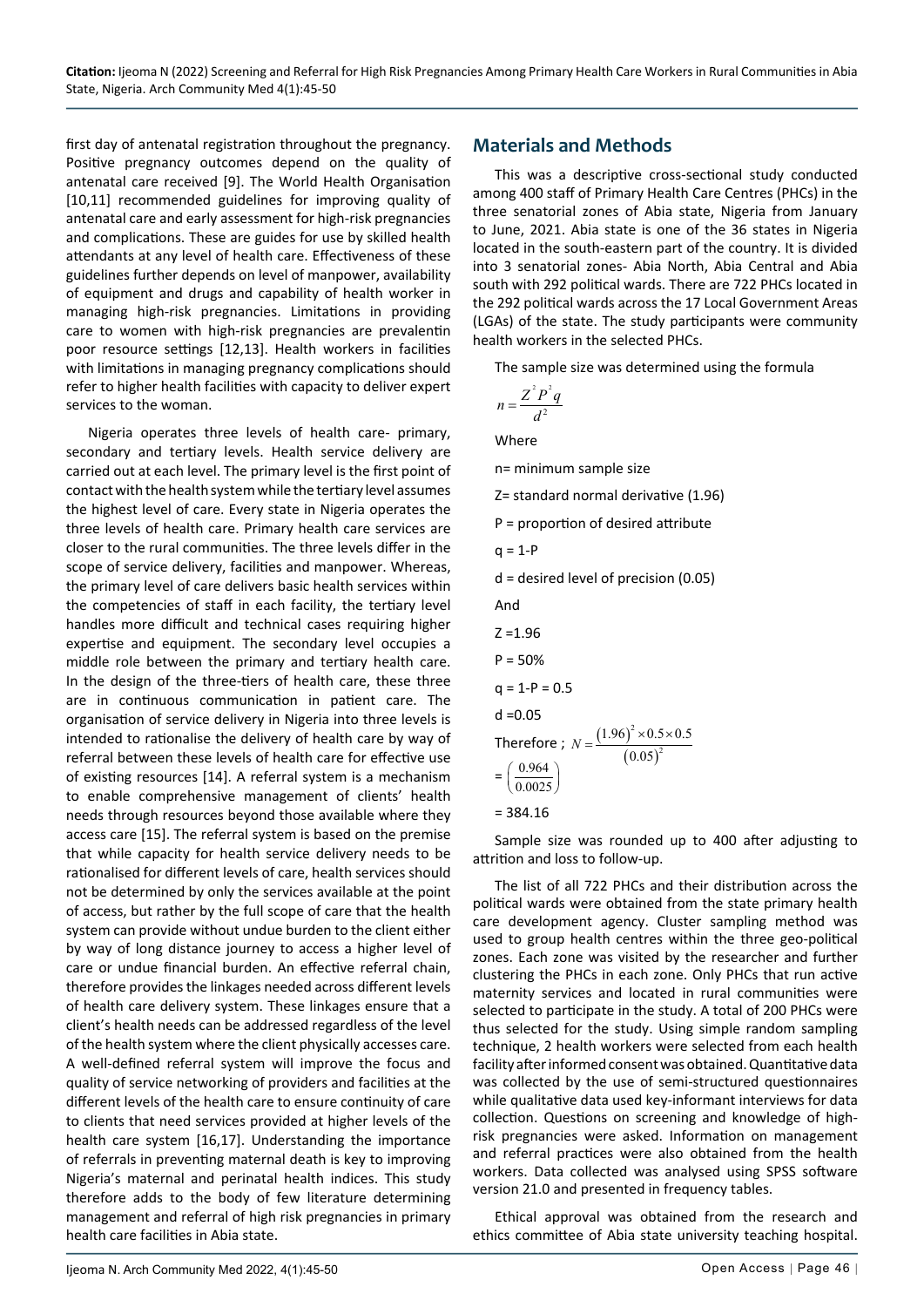Informed consent was also obtained from the respondents after study objectives were explained to them. Only health workers who volunteered to participants in the study were enrolled.

[Table 1](#page-2-0) shows socio-demographics of respondents. Majority of the respondents, 97 (24.2%) were in 41-45 age range while those above 50 years were the least, 40 (10%). A total of 101 (25.3%) of the respondents had worked for a period between 11-15 years.

[Table 2](#page-2-1) shows responses of respondents on screening for diabetes mellitus. Two hundred and sixty-nine respondents (67.3%) knew the term gestational diabetes was associated with pregnancy. Increased maternal age and history of polycystic ovarian disease got low responses (39.3% and 16.5% respectively) on knowledge of being risk factors to development of gestational diabetes. On screening for diabetes, 385 (96.3%) respondents were aware that screening is done on first day of antenatal visit.

[Table 3 s](#page-2-2)hows screening for pregnancy-induced hypertension among respondents. Three hundred and ninetyfive respondents knew that blood pressure is measured with a sphygmomanometer. Normal ranges for systolic and diastolic blood pressures as well as knowledge of protein in urine as a warning sign was known by 343 (85.7%) of the respondents.

[Table 4](#page-2-3) shows screening for anaemia among respondents. All the respondents, 400 (100%) knew that iron supplements

<span id="page-2-0"></span>

| Variable                        | Frequency | Percentage (%) |
|---------------------------------|-----------|----------------|
| Age (years)                     |           |                |
| $\leq 30$                       | 46        | 11.5           |
| 31-35                           | 65        | 16.3           |
| 36-40                           | 84        | 21.0           |
| 41-45                           | 97        | 24.2           |
| 46-50                           | 68        | 17.0           |
| > 50                            | 40        | 10.0           |
| Total                           | 400       | 100.0          |
| Sex                             |           |                |
| Male                            | 62        | 15.5           |
| Female                          | 338       | 84.5           |
| Total                           | 400       | 100.0          |
| <b>Marital status</b>           |           |                |
| Single                          | 143       | 35.7           |
| Married                         | 134       | 33.5           |
| Widowed                         | 68        | 17.0           |
| Divorced                        | 55        | 13.8           |
| Total                           | 400       | 100.0          |
| <b>Duration of work (years)</b> |           |                |
| $\leq 10$                       | 30        | 7.5            |
| 11-15                           | 101       | 25.3           |
| 16-20                           | 77        | 19.2           |
| $21 - 25$                       | 92        | 23.0           |
| 26-30                           | 42        | 10.5           |
| 31-35                           | 58        | 14.5           |
| Total                           | 400       | 100.0          |

<span id="page-2-1"></span>**Table 2: S**creening for Diabetes Mellitus among respondents.

|                                                                  | Frequency N=400 |            |  |
|------------------------------------------------------------------|-----------------|------------|--|
| Variable (Questions)                                             | Yes (%)         | No (%)     |  |
| What is Gestational diabetes<br>mellitus(GDM)                    |                 |            |  |
| Diabetes Mellitus first detected<br>in pregnancy                 | 269 (67.3)      | 131 (32.7) |  |
| <b>Risk factors associated with</b><br>diabetes mellitus include |                 |            |  |
| Increased maternal age                                           | 157 (39.3)      | 243 (60.7) |  |
| Obesity                                                          | 203 (50.8)      | 197 (49.2) |  |
| Previous history of GDM                                          | 287 (71.8)      | 113 (28.2) |  |
| Polycystic ovarian disease                                       | 66 (16.5)       | 334 (83.5) |  |
| In screening for GDM                                             |                 |            |  |
| All pregnant women are tested<br>for GDM on the first day of ANC | 385 (96.3)      | 15 (3.7)   |  |
| High risk women are screened<br>more frequently                  | 203 (51.0)      | 197 (49.0) |  |
| Urine glucose test confirms GDM                                  | 184 (46.0)      | 216 (54.0) |  |
| Fasting blood glucose of >126mg<br>confirms GDM                  | 197 (49.2)      | 203(50.8)  |  |
| Oral glucose tolerance test<br>confirms GDM                      | 313 (78.3)      | 87 (21.7)  |  |
| Pregnant women with GDM are<br>tested daily                      | 313 (78.3)      | 87 (21.7)  |  |

<span id="page-2-2"></span>**Table 3:** Screening for Pregnancy-induced hypertension among respondents.

|                                                                              | <b>Frequency N=400</b> |            |  |
|------------------------------------------------------------------------------|------------------------|------------|--|
| Variable                                                                     | Yes (%)                | No (%)     |  |
| Pregnancy-induced hypertension<br>(PIH) is detected first in<br>pregnancy    | 272 (68.0)             | 128 (32.0) |  |
| Blood pressure is measured with<br>a sphygmomanometer                        | 395 (98.8)             | 5(1.2)     |  |
| Screening for PIH is done at<br>every ANC visit                              | 217 (54.2)             | 183 (45.8) |  |
| A systolic blood pressure of<br>140mmHg and above is abnormal                | 343 (85.7)             | 57(14.3)   |  |
| A diastolic blood pressure of<br>90mmHg and above is abnormal                | 343 (85.7)             | 57(14.3)   |  |
| Protein in urine is a warning sign<br>for pre-eclampsia in pregnant<br>women | 343 (85.7)             | 57 (14.3)  |  |

<span id="page-2-3"></span>**Table 4:** Screening for anaemia among respondents.

| Variable                                                                                     | <b>Frequency N=400</b> |            |
|----------------------------------------------------------------------------------------------|------------------------|------------|
|                                                                                              | Yes $(\%)$             | No (%)     |
| Anaemia in pregnancy can be<br>detected clinically                                           | 249 (62.2)             | 151 (37.8) |
| Haemoglobin blood test<br>confirms diagnosis of anaemia in $ 358\rangle$ (89.5)<br>pregnancy |                        | 42 (10.5)  |
| Iron supplements are given<br>to pregnant women whether<br>anaemic or not                    | 400 (100.0)            |            |
| Nutrition can affect iron blood<br>level in pregnant women                                   | 400 (100.0)            |            |
| Anaemia in pregnancy can lead<br>to abortions                                                | 400 (100.0)            |            |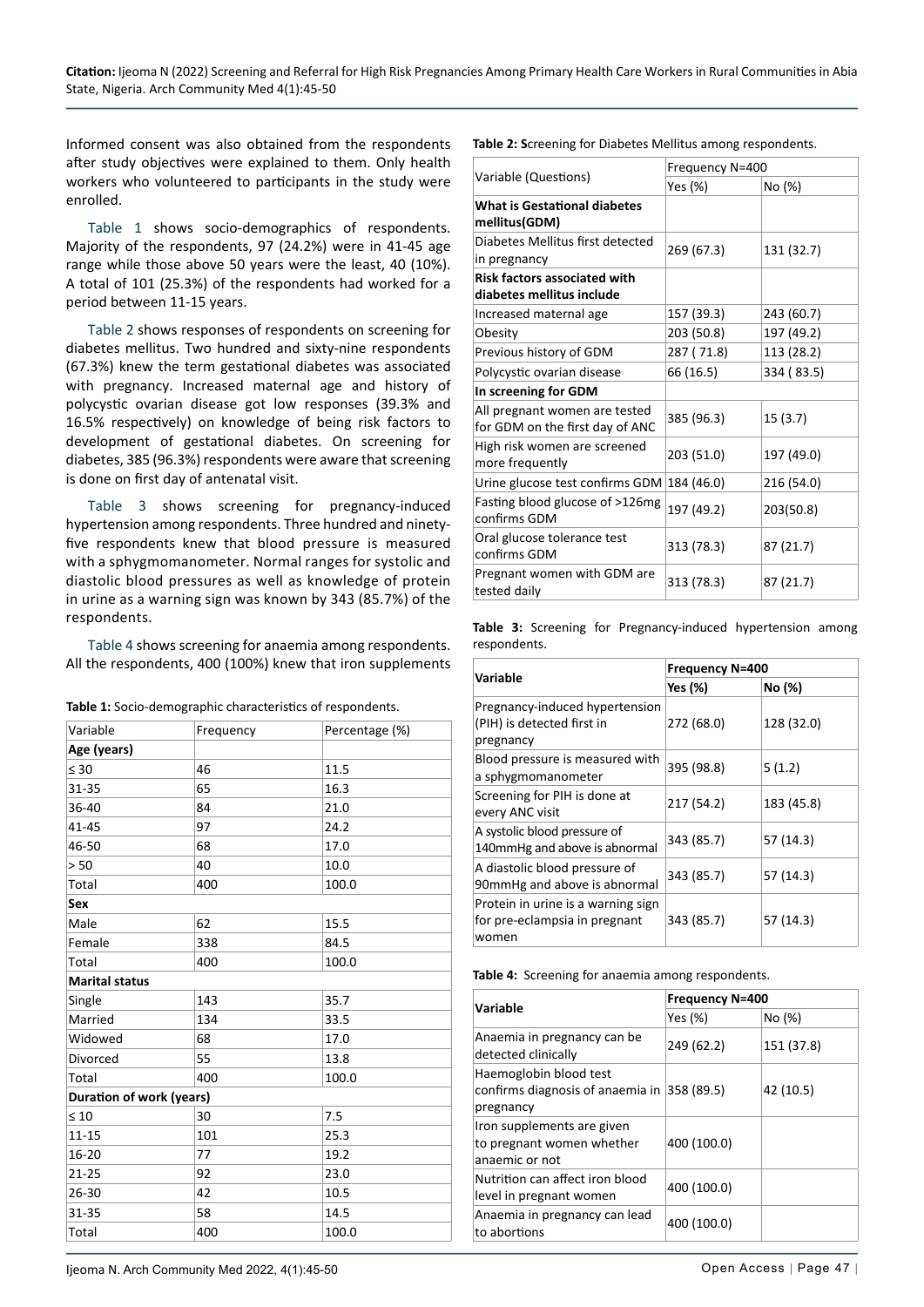| Variable                                                                                  | Frequency  | Percentage |
|-------------------------------------------------------------------------------------------|------------|------------|
| <b>Competent skills</b>                                                                   | 'Yes' only |            |
| Do you think you have the competent<br>skills to detect cases of high risk<br>pregnancies | 101        | 25.3       |
| Required tools/equipment for                                                              |            |            |
| Blood pressure measurement                                                                | 400        | 100        |
| Urine glucose test                                                                        | 375        | 93.8       |
| Fasting blood sugar                                                                       | 123        | 30.7       |
| Oral GTT                                                                                  | 5          | 1.2        |
| Haemoglobin test                                                                          | 13         | 3.3        |
| Urine protein                                                                             | 381        | 95.2       |
| <b>Management of high-risk pregnancies</b>                                                |            |            |
| Manage uncomplicated cases through<br>ANC                                                 | 210        | 53.0       |
| Deliver uncomplicated cases                                                               | 137        | 34.3       |
| Refer to higher hospitals                                                                 | 333        | 83.3       |
| Invite the services of a doctor                                                           | 49         | 12.2       |

<span id="page-3-0"></span>**Table 5:** Management of high-risk pregnancies among respondents

were given to pregnant women whether anaemic or not. All of them also knew that nutrition can affect iron blood level in pregnant women and that anaemia in pregnancy can lead to abortion.

[Table 5](#page-3-0) showed management of high-risk pregnancies among respondents. One hundred and one respondents (25.3%) deemed themselves competent to detect conditions associated with high-risk pregnancies. All the respondents had the required equipment for blood pressure measurement. Only 5 (1.2%) respondents have the equipment for oral glucose tolerance test (Oral GTT). Three hundred and thirtythree respondents (83.3%) respondents referred patients to higher hospital, 210 (53.0%) manage uncomplicated cases through antenatal period while 49 (12.2%) of the respondents invite the services of a doctor.

# **Result of key-informant interviews**

#### **Availability of necessary drugs**

On availability of necessary drugs, many health care workers did not have regular supply of drugs in the health facilities. One of the respondents said'

"we don't usually have drugs in constant supplies here"

When asked how they sourced their medicines and what happens when they had stock-outs, one responded thus

'We get our medicines from the headquarters a well as support from philanthropists'. When we are out of stock, we either use our money to buy and sell to the patients or ask the patients to buy themselves'.

When we are out of stock, it further limits our capabilities to take care of our patients.

#### **Challenges with patients' referrals**

Most of the respondents referred out high-risk cases to higher hospitals. Some responses regarding referrals were '

I refer complications to mainly private hospitals around here'.

 When further asked why referrals were made to private hospitals instead of government hospitals. The responses were 'we refer to private hospitals because the general hospitals are always on strike while the federal medical centre is so far from us'

Some challenges encountered during referrals as mentioned by the staff;

'Referral of patients from here is faced with challenges such as lack of ambulances to move the patients. 'Our health centres do not have ambulances to convey patients to other health facilities', one responded.

They have to use tricycles on some occasions to move patients to hospitals. Accessible roads were another factor faced by pregnant women in moving to referral hospitals.

Our findings also showed that health care workers do not have funds to communicate with referral hospitals. This limits feedback from the hospitals thereby hindering follow-up and continuity of care.

#### **Discussion**

Women with high risk pregnancies have high risks of maternal and neonatal deaths [18]. This study focused on screening and referral for hypertension, gestational diabetes mellitus and anaemia as conditions that predispose to maternal and neonatal complications in pregnancy. This is in keeping with reports that these health conditions are the most common and critical in women of child bearing age [19]. Results from this study show some gaps in the knowledge and management of high risk pregnancies. Hypertension, diabetes and anaemia in pregnancy are the commonest health conditions seen in pregnant women [20-22]. Being common disease conditions especially as it affects pregnant women, it is expected that health workers should be knowledgeable in the care and management of these disease conditions. Gestational diabetes mellitus (GDM) is defined as any degree of glucose intolerance with onset or first recognition during pregnancy [23]. The word gestational added to diabetes mellitus simply shows it's a type of diabetes that is seen only in pregnancy. This study showed that only 269 (67.3%) of the respondents knew this definition. Early identification of risk factors associated with diabetes mellitus in pregnancy could prevent complications in pregnancy. Risk factors as increased maternal age, obesity, polycystic ovarian disease and a previous history of gestational diabetes mellitus should be on the watch list of health workers during antenatal care. However, this study showed some deficiencies in identifying risk factors for GDM. These findings are similar to previous studies elsewhere [24,25]. Screening all pregnant women for GDM is a routine practice during antenatal visits in Nigeria. Pregnant women are tested on first day of registration and on every visit if she is high risk. Oral glucose tolerance test confirms diagnosis of GDM [25]. This study showed more than half the number had basic information on screening for GDM. Responses on hypertension from the health workers were above average as more than half of the respondents knew when to measure blood pressure and the instrument used in the measurement. They were also aware of the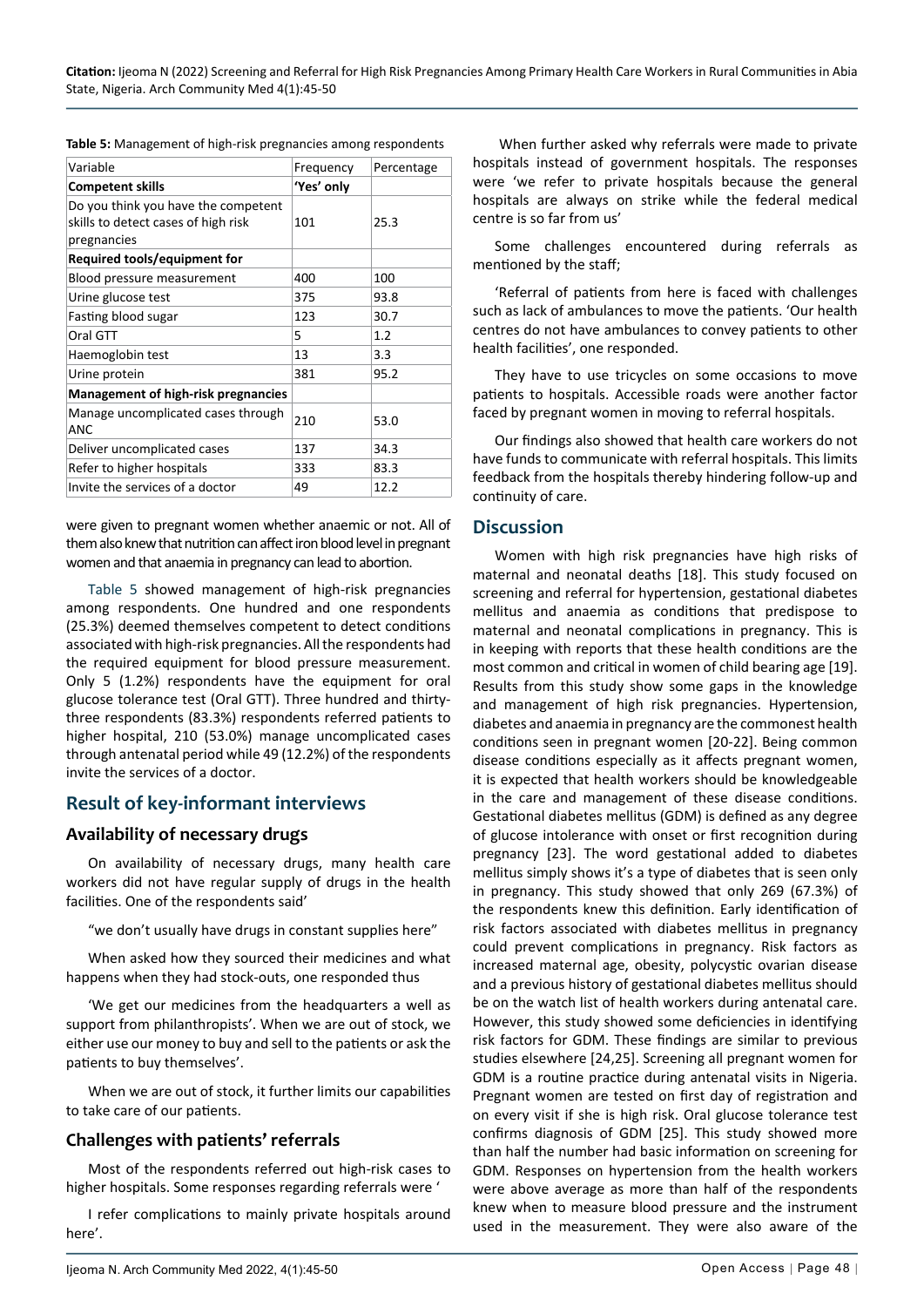normal and abnormal blood pressure readings and the warning sign of having protein in the urine of a pregnant woman. This is expected as blood pressure is the commonest vital measurement taken in a health facility. Unavailability and faulty sphygmomanometer for blood pressure measurement were some reasons for non- measurement of blood pressures in pregnant women and other patients in the hospital. Hypertensive disease of pregnancy is among the leading causes of maternal and neonatal deaths [6]. It is therefore important for health care workers to be aware and able to detect cases of hypertension with possible follow-up for detection of risk factors such as family history, kidney disease, age, previous history, diet, obesity, diabetes mellitus [22]. Anaemia as a high risk pregnancy condition accounts for 50% of maternal deaths [26]. A pregnant woman with haemoglobin (Hb) level of less than 11g/dl is diagnosed to be anaemic [27]. In Nigeria, anaemia in pregnancy is common. A national anaemia estimate of 41.8% was reported by the WHO while a lower prevalence of 20% was reported among pregnant women in Lagos university teaching hospital, Nigeria. Anaemia is considered a significant health problem if its prevalence in a study population is 5% and classified a severe public health problem if  $\geq 40\%$  in a population [28]. Health workers in this study were knowledgeable on identification and management of anaemia in pregnancy. This is not surprising considering how common anaemia presents in pregnancy especially in rural communities. This finding is similar to that conducted in India. Management of high risk pregnancies requires competent work force, the right tools and equipment for diagnosis as well as drugs and logistics for referral when needed. The results from this study revealed that the health workers were not competent and did not have the right tools and equipment for diagnosis and management of high-risk pregnancies. This finding is similar to that conducted in rural communities in India [29]. In managing high risk cases, the respondents in this study could manage uncomplicated pregnancies. They invited higher skilled personnel by way of referral to higher health facilities or invitation to their health facilities. A functioning referral system is generally considered to be a necessary element of successful Safe Motherhood programmes. Requisites for successful maternity referral systems include: a referral strategy informed by the assessment of population needs and health system capabilities; active collaboration between referral levels and across sectors; formalised communication and transport arrangements; agreed setting-specific protocols for referrer and receiver; supervision and accountability for providers' performance; affordable service costs; the capacity to monitor effectiveness and policy support [30]. The results from this study show quite a number of respondents (83.3%) refer their patients to higher hospitals. However, there were challenges in the referral process. The respondents in the key informant interviews said they lacked ambulances to move patients to referral hospitals. They resorted to hiring tricycles which had delays in arrival. Others had access roads as one of the challenges faced in referrals. The health workers in this study did not have clear-cut protocols for referrals which placed a major challenge in communication with the receiving hospital. These findings were similar to other studies carried out in developing countries [30,31].

### **Study limitations**

This study had few limitations. Information received on knowledge should have been scored to objectively assess the knowledge level of respondents. Also on practice, respondents were assessed by questions instead of observation. The respondents would have over stated or under-stated their practices. However, our findings were consistent with findings from other studies.

#### **Recommendations**

The following recommendations were made after the study

Health workers should undergo regular trainings to develop and enhance competencies.

Health facilities should have the basic diagnostic tools for detecting high risk pregnancies.

Drugs should readily available in all health facilities.

The health systems referral network should have protocols made known to all health workers.

There should be available ambulances in health facilities.

#### **Conclusion**

This result from this study shows that health facilities are not equally equipped to handle high risk pregnancies. Health workers are not competent to manage high risk pregnancies. Referral strategies and protocols are lacking in the health facilities studied.

# **Competing interest**

None

### **Funding**

Self - funded.

#### **References**

- 1. [Holness N \(2018\) High-risk pregnancy. Nurs Clin North Am 53:](https://pubmed.ncbi.nlm.nih.gov/29779516/)  [241-251.](https://pubmed.ncbi.nlm.nih.gov/29779516/)
- 2. [Jeha D, Usta I, Ghulmiyyah L, et al. \(2015\) A review of the](https://pubmed.ncbi.nlm.nih.gov/25766198/)  [risks and consequencies of adolescent pregnancy. Journal of](https://pubmed.ncbi.nlm.nih.gov/25766198/)  [Neonatal-Perinatal Medicine 8: 1-8.](https://pubmed.ncbi.nlm.nih.gov/25766198/)
- 3. [Frick AP \(2021\) Advanced maternal age and adverse pregnancy](https://pubmed.ncbi.nlm.nih.gov/32741623/)  [outcomes". Best Pract Res Clin Obstet Gynaecol 70: 92-100.](https://pubmed.ncbi.nlm.nih.gov/32741623/)
- 4. [Braunthal S, Brateanu A \(2019\) Hypertension in pregnancy:](https://www.ncbi.nlm.nih.gov/pmc/articles/PMC6458675/)  [Pathophysiology and treatment. SAGE Open Med 7:](https://www.ncbi.nlm.nih.gov/pmc/articles/PMC6458675/)  [2050312119843700.](https://www.ncbi.nlm.nih.gov/pmc/articles/PMC6458675/)
- 5. [Loeken MR \(2020\) Mechanisms of congenital malformations in](https://pubmed.ncbi.nlm.nih.gov/32918152/)  [pregnancies with pre-existing diabetes. Curr Diab Rep 20: 54.](https://pubmed.ncbi.nlm.nih.gov/32918152/)
- 6. Bharti Kumar, Kaur A, Chawla S (2016) Prevalence and Correlates of High Risk Pregnancy in Rural Haryana A. International Journal of Basic and Applied Medical Sciences 3: 212-217.
- 7. [Yayila TS, Khaki KM, Kiluba TP, et al. \(2017\) Prevalence and](https://www.scirp.org/journal/paperinformation.aspx?paperid=81091)  [factors associated with high-risk pregnancies in lubumbashi,](https://www.scirp.org/journal/paperinformation.aspx?paperid=81091)  [Democratic Republic of Congo. Open Access Library Journal 4:](https://www.scirp.org/journal/paperinformation.aspx?paperid=81091)  [1-8.](https://www.scirp.org/journal/paperinformation.aspx?paperid=81091)